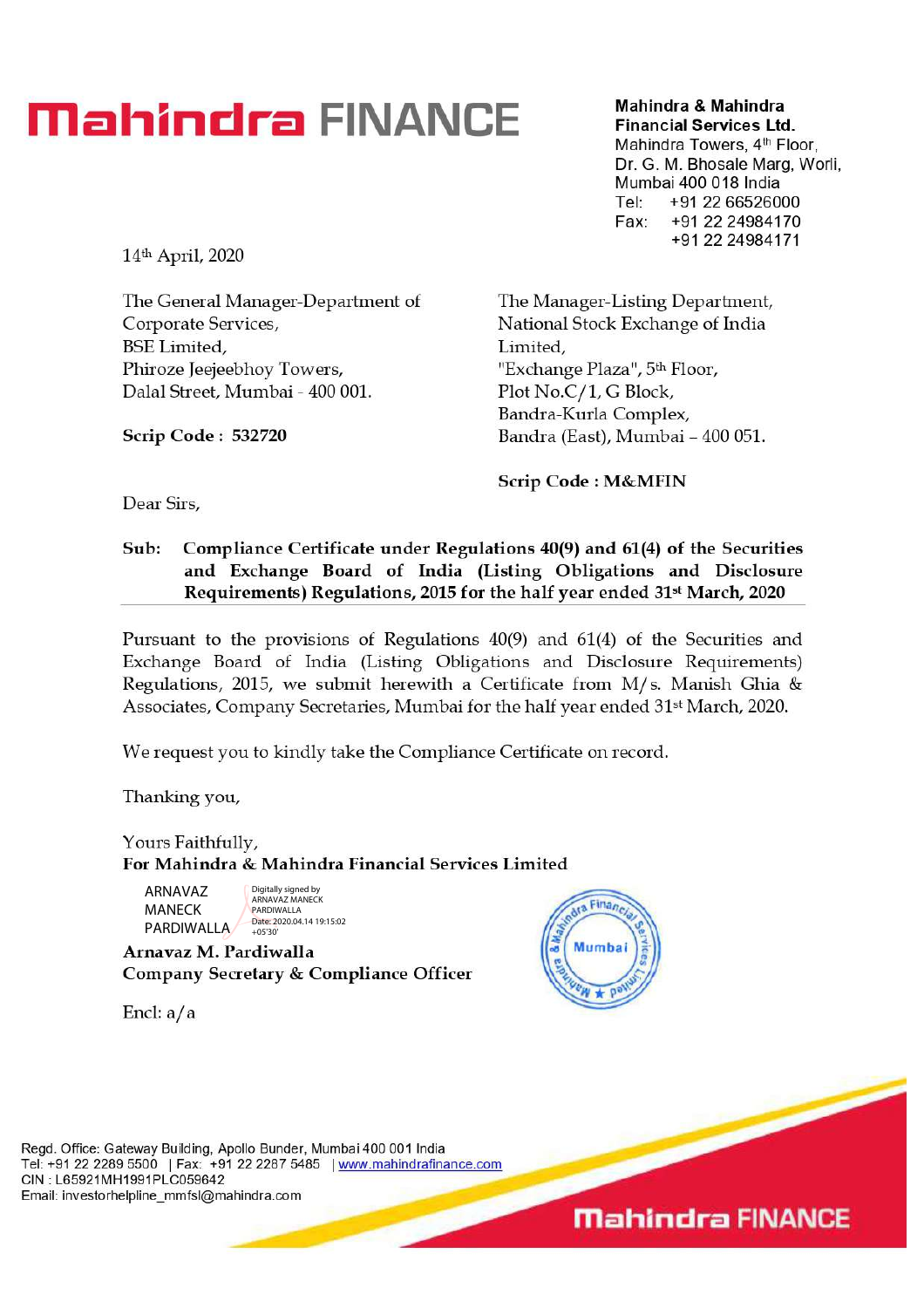

**Manish Ghia & Associates**  $C$  : +91 22 2681 5400 <sup>@</sup>: info@mgconsulting.in **O**: www.mgconsulting.in

## **CERTIFICATE UNDER REGULATIONS 40 (9) AND 61 (4) OF THE SECURITIES AND EXCHANGE BOARD OF INDIA (LISTING OBLIGATIONS AND DISCLOSURE REQUIREMENTS) REGULATIONS, 2015 FOR THE HALF YEAR ENDED 31ST MARCH, 2020**

#### **TO WHOMSOEVER IT MAY CONCERN**

We have examined all Transfer Deeds, Memorandum of Transfers, Registers, files and other documents for the half year ended 31 st March, 2020, relating to **Mahindra and Mahindra Financial Services Limited** ("the Company") having its registered office at **Gateway Building, Apollo Bunder, Mumbai - 400001**, **Maharashtra,** maintained by:

**KFin Technologies Private Limited (formerly known as Karvy Fintech Private Limited)** ("KFIN"), the Registrar & Transfer Agent of the Company for:

- 1) Equity Shares of the Face Value of Rs. 2/- each;
- 2) Private Placement of Secured Redeemable Non-Convertible Debentures and Unsecured Subordinated Redeemable Non-Convertible Debentures ("Privately placed NCDs"); and
- 3) Public Issue of Secured Redeemable Non-Convertible Debentures and Unsecured Subordinated Redeemable Non-Convertible Debentures ("Public NCDs");

with respect to transfer of Equity Shares, Privately placed NCDs and Public NCDs of the Company for the period from  $1<sup>st</sup>$  October, 2019 to 31<sup>st</sup> March, 2020 for the purpose of issuing certificate under Regulations 40(9) and 61(4) of the Securities and Exchange Board of India (Listing Obligations and Disclosure Requirements) Regulations, 2015 ["the Regulations"] and based on our examination as well as information and explanations furnished to us which to the best of our knowledge and belief were necessary for the purpose of our certification, we hereby certify that during the half year ended on **31st March, 2020:**